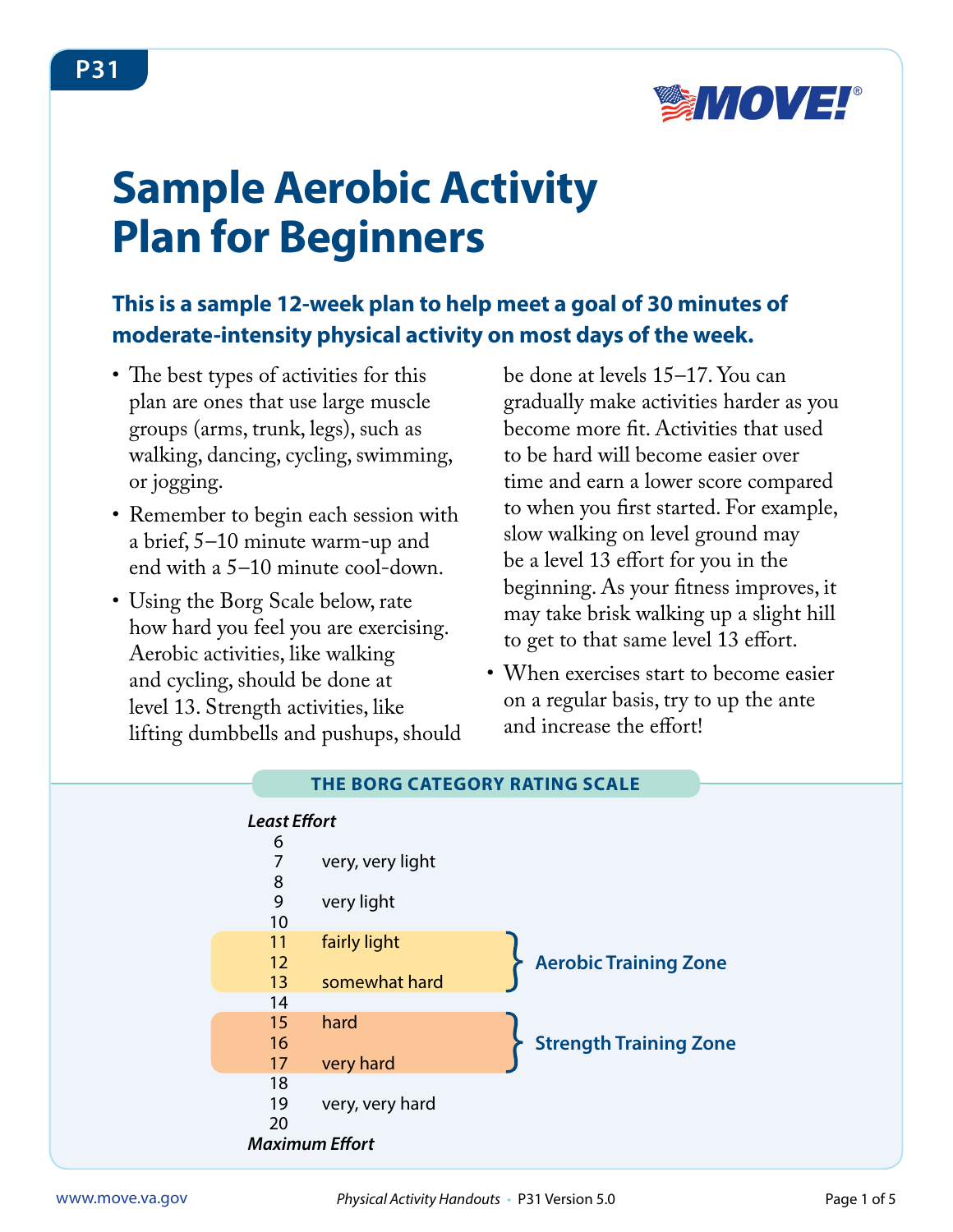## **You can adjust the days of the week on this plan to better fit your schedule.**

|               | <b>Day</b> | <b>Effort/Intensity</b><br><b>Borg Scale</b> | <b>Total Duration</b> |
|---------------|------------|----------------------------------------------|-----------------------|
| <b>Week1</b>  | Sunday     | Rest                                         |                       |
|               | Monday     | $11 - 13$                                    | 10-15 minutes         |
|               | Tuesday    | Rest                                         |                       |
|               | Wednesday  | $11 - 13$                                    | 10-15 minutes         |
|               | Thursday   | Rest                                         |                       |
|               | Friday     | $11 - 13$                                    | 10-15 minutes         |
|               | Saturday   | Rest                                         |                       |
| <b>Week 2</b> | Sunday     | Rest                                         |                       |
|               | Monday     | $11 - 13$                                    | 10-15 minutes         |
|               | Tuesday    | Rest                                         |                       |
|               | Wednesday  | $11 - 13$                                    | 10-15 minutes         |
|               | Thursday   | Rest                                         |                       |
|               | Friday     | $11 - 13$                                    | 10-15 minutes         |
|               | Saturday   | Rest                                         |                       |
| <b>Week 3</b> | Sunday     | Rest                                         |                       |
|               | Monday     | $11 - 13$                                    | 10-15 minutes         |
|               | Tuesday    | Rest                                         |                       |
|               | Wednesday  | $11 - 13$                                    | 10-15 minutes         |
|               | Thursday   | Rest                                         |                       |
|               | Friday     | $11 - 13$                                    | $10-15$ minutes       |
|               | Saturday   | Rest                                         |                       |

#### **WEEKS 1 THROUGH 3: GETTING STARTED**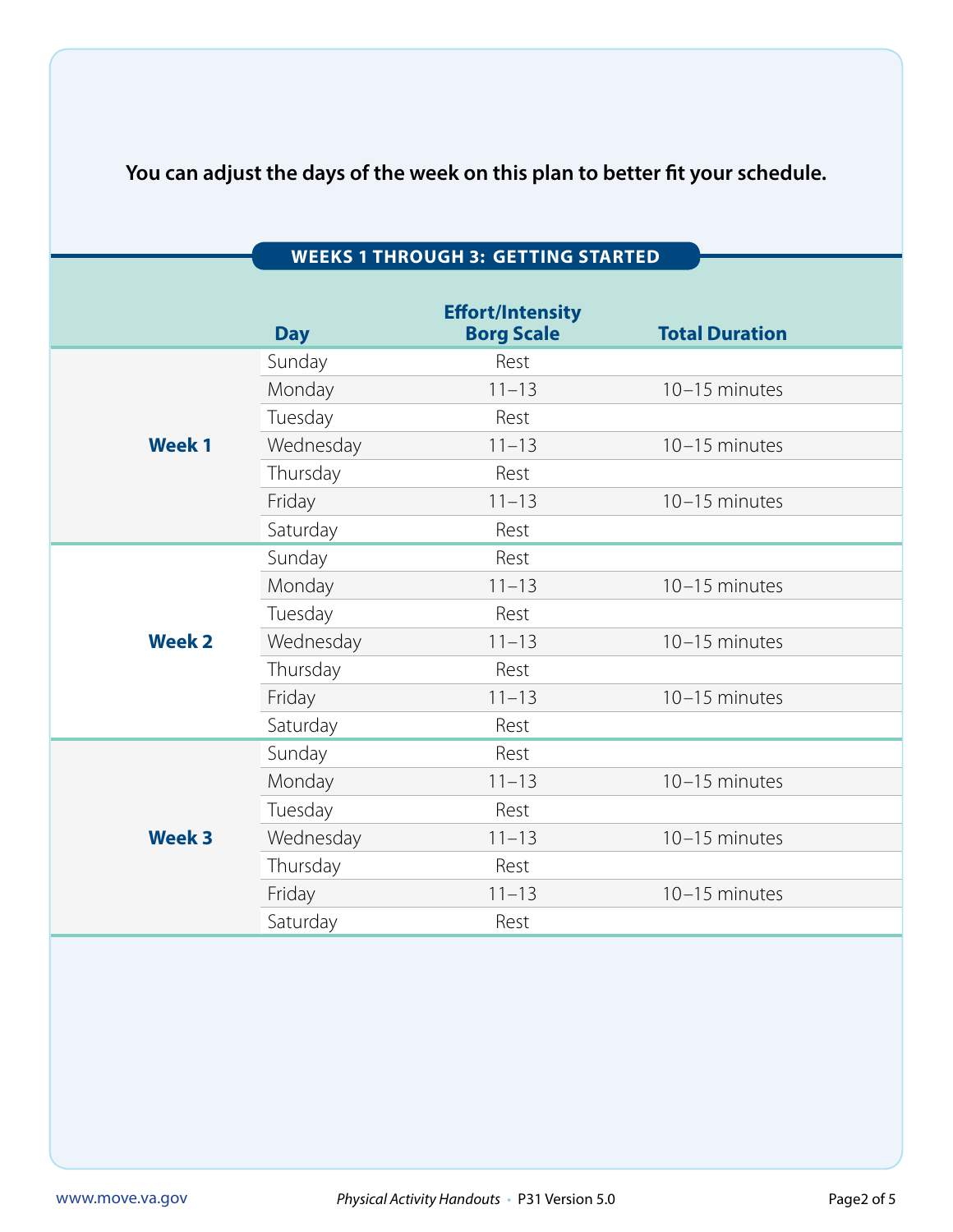## **WEEKS 4 THROUGH 7: INCREASING DURATION AND FREQUENCY**

|                      | <b>Day</b> | <b>Effort/Intensity</b><br><b>Borg Scale</b>                                    | <b>Total Duration</b> |
|----------------------|------------|---------------------------------------------------------------------------------|-----------------------|
|                      | Sunday     | Rest                                                                            |                       |
|                      | Monday     | $11 - 13$                                                                       | 20-30 minutes         |
| <b>Week 4</b>        | Tuesday    | Rest                                                                            |                       |
| and<br><b>Week 5</b> | Wednesday  | 7-10 minutes at 11-13<br>7-10 minutes at 13-16<br>7-10 minutes at 11-13         | 20-30 minutes         |
|                      | Thursday   | Rest                                                                            |                       |
|                      | Friday     | $11 - 13$                                                                       | 20-30 minutes         |
|                      | Saturday   | Rest                                                                            |                       |
|                      | Sunday     | $14 - 15$                                                                       | 20-30 minutes         |
|                      | Monday     | $11 - 13$                                                                       | 20-30 minutes         |
|                      | Tuesday    | Rest                                                                            |                       |
| Week 6               | Wednesday  | 7-10 minutes at 11-13<br>7-10 minutes at 13-16<br>7-10 minutes at 11-13         | 20-30 minutes         |
|                      | Thursday   | Rest                                                                            |                       |
|                      | Friday     | $11 - 13$                                                                       | 20-30 minutes         |
|                      | Saturday   | Rest                                                                            |                       |
|                      | Sunday     | Rest                                                                            |                       |
| <b>Week 7</b>        | Monday     | $11 - 13$                                                                       | 20-30 minutes         |
|                      | Tuesday    | Rest                                                                            |                       |
|                      | Wednesday  | $7-10$ minutes at $11-13$<br>7-10 minutes at 13-16<br>$7-10$ minutes at $11-13$ | 20-30 minutes         |
|                      | Thursday   | Rest                                                                            |                       |
|                      | Friday     | $11 - 13$                                                                       | 20-30 minutes         |
|                      | Saturday   | Rest                                                                            |                       |
|                      |            |                                                                                 |                       |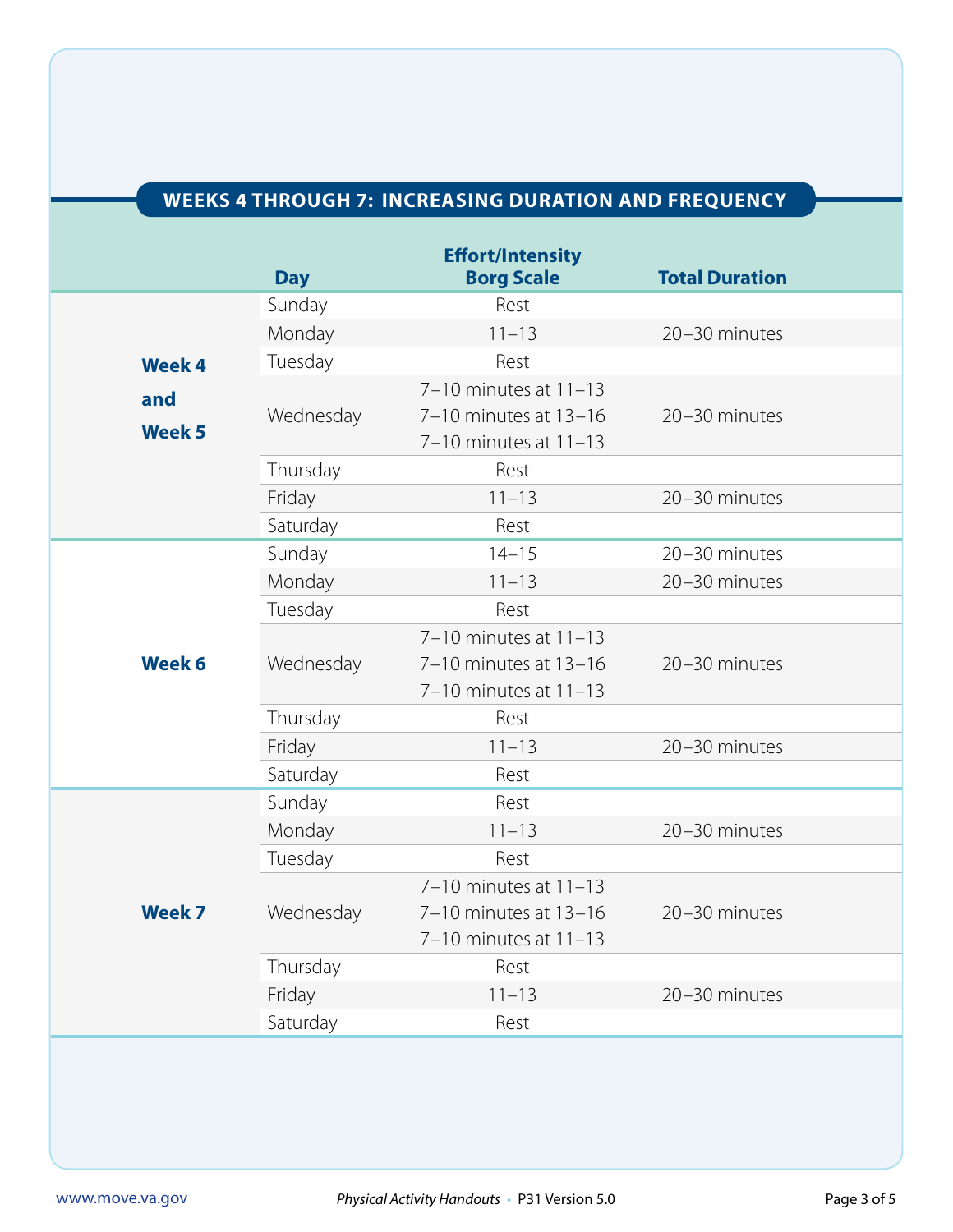## **WEEKS 8 THROUGH 12: INCREASING DURATION**

|                      | <b>Day</b> | <b>Effort/Intensity</b><br><b>Borg Scale</b>                          | <b>Total Duration</b> |
|----------------------|------------|-----------------------------------------------------------------------|-----------------------|
|                      | Sunday     | Rest                                                                  |                       |
|                      | Monday     | $11 - 13$                                                             | 30 minutes            |
|                      | Tuesday    | Rest                                                                  |                       |
| <b>Week 8</b><br>and | Wednesday  | 10 minutes at 11-13<br>10 minutes at 13-16<br>10 minutes at $11-13$   | 30 minutes            |
| <b>Week 9</b>        | Thursday   | Rest                                                                  |                       |
|                      | Friday     | $11 - 13$                                                             | 30 minutes            |
|                      | Saturday   | 10 minutes at $11-13$<br>10 minutes at 13-16<br>10 minutes at 11-13   | 30 minutes            |
|                      | Sunday     | Rest                                                                  |                       |
|                      | Monday     | 10                                                                    | 30 minutes            |
|                      | Tuesday    | Rest                                                                  |                       |
| <b>Week 10</b>       | Wednesday  | 14                                                                    | 30 minutes            |
|                      | Thursday   | Rest                                                                  |                       |
|                      | Friday     | 10                                                                    | 30 minutes            |
|                      | Saturday   | 14                                                                    | 30 minutes            |
|                      | Sunday     | Rest                                                                  |                       |
|                      | Monday     | $11 - 13$                                                             | 30 minutes            |
|                      | Tuesday    | Rest                                                                  |                       |
| <b>Week 11</b>       | Wednesday  | 10 minutes at 11-13<br>10 minutes at 13-16<br>10 minutes at 11-13     | 30 minutes            |
|                      | Thursday   | Rest                                                                  |                       |
|                      | Friday     | $11 - 13$                                                             | 30 minutes            |
|                      | Saturday   | 10 minutes at $11-13$<br>10 minutes at 13-16<br>10 minutes at $11-13$ | 30 minutes            |
|                      |            |                                                                       |                       |